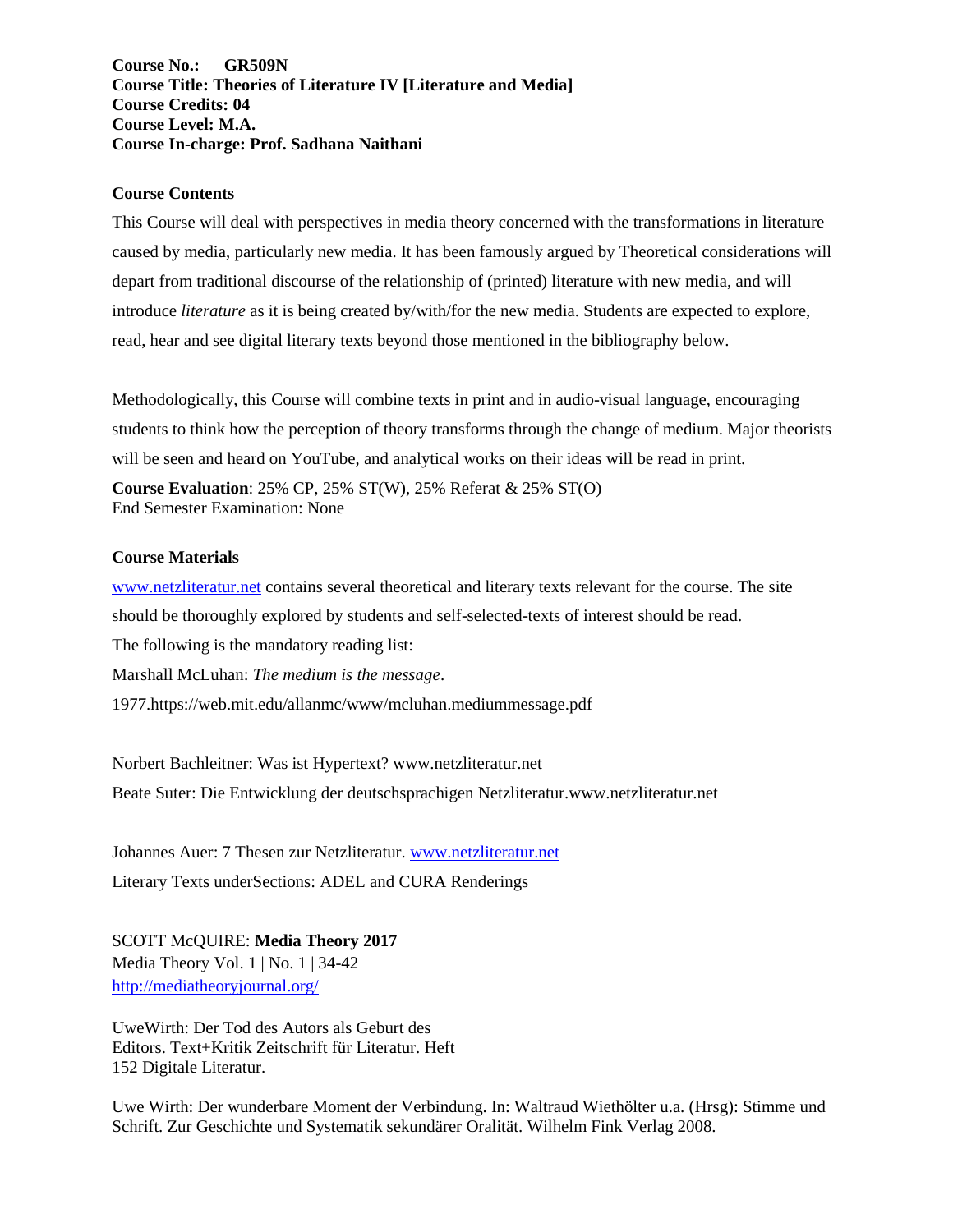Uwe Wirth: Hypertextualität als Gegenstand der íntermedialen Literaturwissenschaft'. In: Walter Erhart (Hrsg): Grenzen der Germanistik. Rephilologisierung oder Erweiterung. Metzler Verlag. 2004

Stefan Ulbrich: Visuelle Kommunikation als Thema in der Medientheorie. Dokument. Ruhr Universität Bochum.

Berhard Oberreither: Foto-Texte, Bild-Poesie. *Journal of Austrian Studies*, Volume 48, Number 2, Summer 2015, Pages 73-100.

Roberto Simanowski: Eigenleben der Woerter. *Parapluie*, Nr. 3. www.netzliteratur.net

Sadhana Naithani: Literatur im Zeitalter des virtuellen Daseins. 2004 http://www.dichtung-digital.de/2004/2/Naithani/index.htm

Websites with more reading materials https://www.uni-giessen.de/fbz/fb05/germanistik/abliteratur/ndlk/projekte/medientheorie <http://mediatheoryjournal.org/>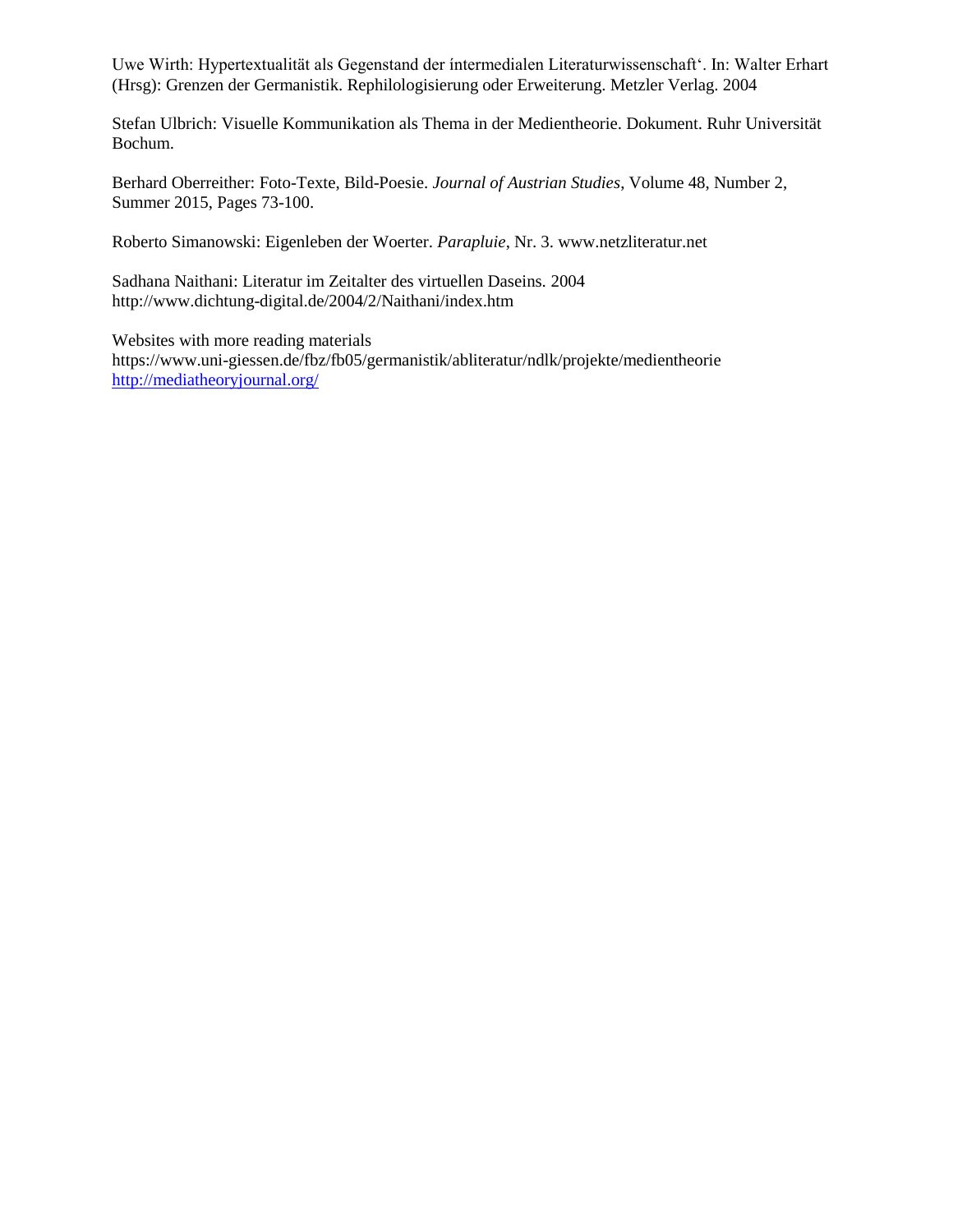**Course No: GR 510 Course Title: Specialized Translation- IV Course Credits: 4 Course In-charge: Priyada Padhye**

### **Course Contents:**

This is the last course in a series of four courses on Specialized Translation. The students have already been familiarized with important concepts like terminology, text types, language style and the research component in Translation. They have been introduced to all forms of translation aids ranging from dictionaries to parallel texts, background texts and CAT tools. They have also been exposed to dealing with texts from various domains relevant to the market requirements in India. Translation related competencies have already been developed in the past three courses. In this course, the Course In -charge envisages to tie up all these acquired competencies and situate them in a professional setting. Hence the present course focuses on developing the professional competencies of the students so as to prepare them for the real world of professional translation. Students are given authentic translation briefs taken from the course in-charge's professional world. The students will be expected to conduct themselves professionally throughout the process beginning with acceptance of the brief, formulating a quotation upto the delivery of the same and putting together an invoice.

Students are encouraged to work exclusively in a digital environment. They are given assignments in the form of a translation brief by the course in-charge. The kind of source text files they are exposed to range from simple word formats to complicated HTML formats wherein they will be expected to deliver the target texts keeping the text formats of the source texts intact, which will challenge their technical expertise and teach them to deliver quality translations. In this course, it is expected that the students will make the right translatorial decisions in identifying the most appropriate translation aid keeping their translation brief and the file format of the source text in mind.

In addition to their translation skills and technical expertise their skills as cultural mediator will also be tested whereby they will be given assignments where their knowledge of the target culture will be tested. They will be encouraged to think along with their commissioners and suggest application of a ´´cultural filter´´ to the assignment. They will be trained to put questions to the course in-charge / commissioner pertaining to the translation brief in order to do justice to their translation brief.

### **Evaluation**

5 translation assignments – 20% for each assignment with an oral interaction.

### **Bibliography**

Göpferich, Sussanne: Interkulturelles Technical Writing. Fachliches Adressatengerecht vermitteln. Ein Lehr- und Arbeitsbuch. Tuebingen: Gunter Narr (1995)

Hann, Michael: The key to Technical Translation. Volume One Concept Specification. John Benjamins Publishing Company. Philadelphia 1992

Hoberg, Rudolf: Angewandte Sprachwissenschaft. Fachsprachenlinguistik, Fachsprachendidaktik und Interkulturelle Kommunikation. Band 12 Frankfurt am Main: Peter Lang (1987)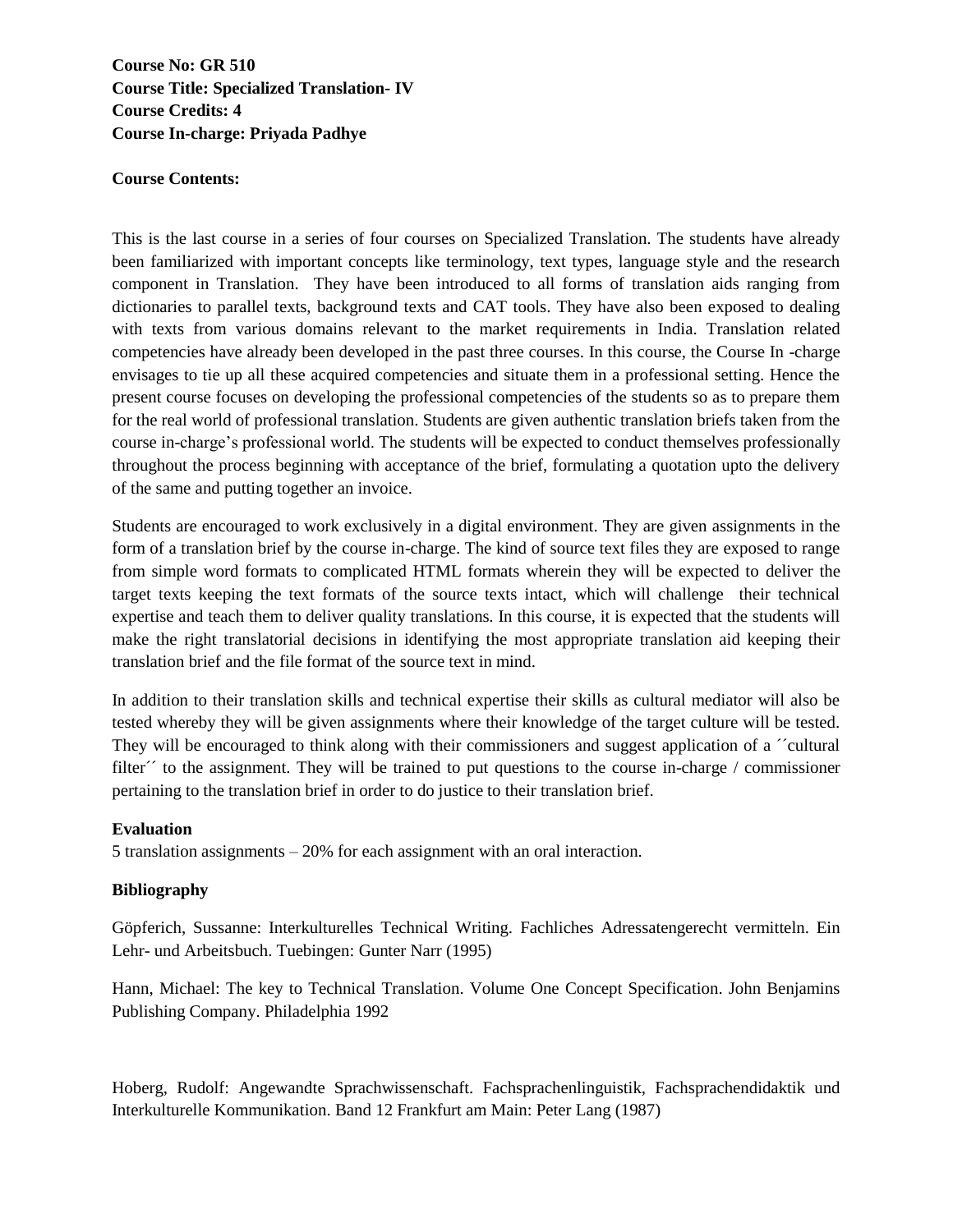Mayer, Felix (ed.): LSP in Academic Discourse and in the fields of Law, Business and Medicine.Tübingen: Gunter Narr Verlag (2001)

Pörksen, Bernhard; Schröder, Ingrid (Hrsg.): Sprache in der Gesellschaft. Beiträge zur Sprach- und Medienwissenschaft. Band 30. Frankfurt am Main: Peter Lang (2010)

Reinke, Uwe: Translation Memories. Systeme. Konzepte. Linguistische Optimierung: Frankfurt a.M: Peter Lang Europäischer Verlag der Wissenschaften 2004

Sonneveld, Helmi B; Loening, Kurt L. (eds.): Terminology. Applications in interdisciplinary communication. Amsterdam / Philadelphia: John Benjamins Publishing Company (1993)

## **Course No.: GR-514(L) Course Title: Specialized Study of an Author [Weimar Classicism] Course-in-Charge: Michael Stadler**

The short period between 1794 and 1805 was invaluable for German intellectual history. During these years, two of the most important figures of literary Germany found each other, influenced each other, and even engaged in common publications: Johann Wolfgang von Goethe (1749-1832) and Friedrich Schiller (1759-1805).

The main focus of this course is on the friendship and mutual inspiration of these poets. We will discuss their biographies before and during the aforementioned period, important literary trends and works of the time, life and work in Weimar and Jena, relevant historical events and people as well as philosophical and aesthetic concepts. In addition, each week we will read excerpts from original texts by Goethe, Schiller, and other authors of the period: poetry, drama, prose works, aphorisms, scientific investigations, theoretical reflections, letters, diary entries, etc. The goal of the course is a comprehensive and critical understanding of this important period for German-language literature.

The primary texts will be supplemented by chapters from contemporary secondary literature on the period, most notably Rüdiger Safranski's 2009 book *Goethe und Schiller. GeschichteeinerFreundschaft* (Munich: Hanser / Frankfurt: Fischer), on whose structure and narrative style this course is significantly oriented. This and other literature (primary and secondary texts) will be provided weekly. In addition, we work extensively with audio and video material and conduct our own minor research projects (as weekly written assignments, submitted beforehand and discussed in class). Also, every student will give one presentation on a relevant concept or idea based on a book chapter in the secondary literature.

**Evaluation:** Attendance and Participation (10%), Written Assignments (20%), Presentation (20%), End Semester (50%)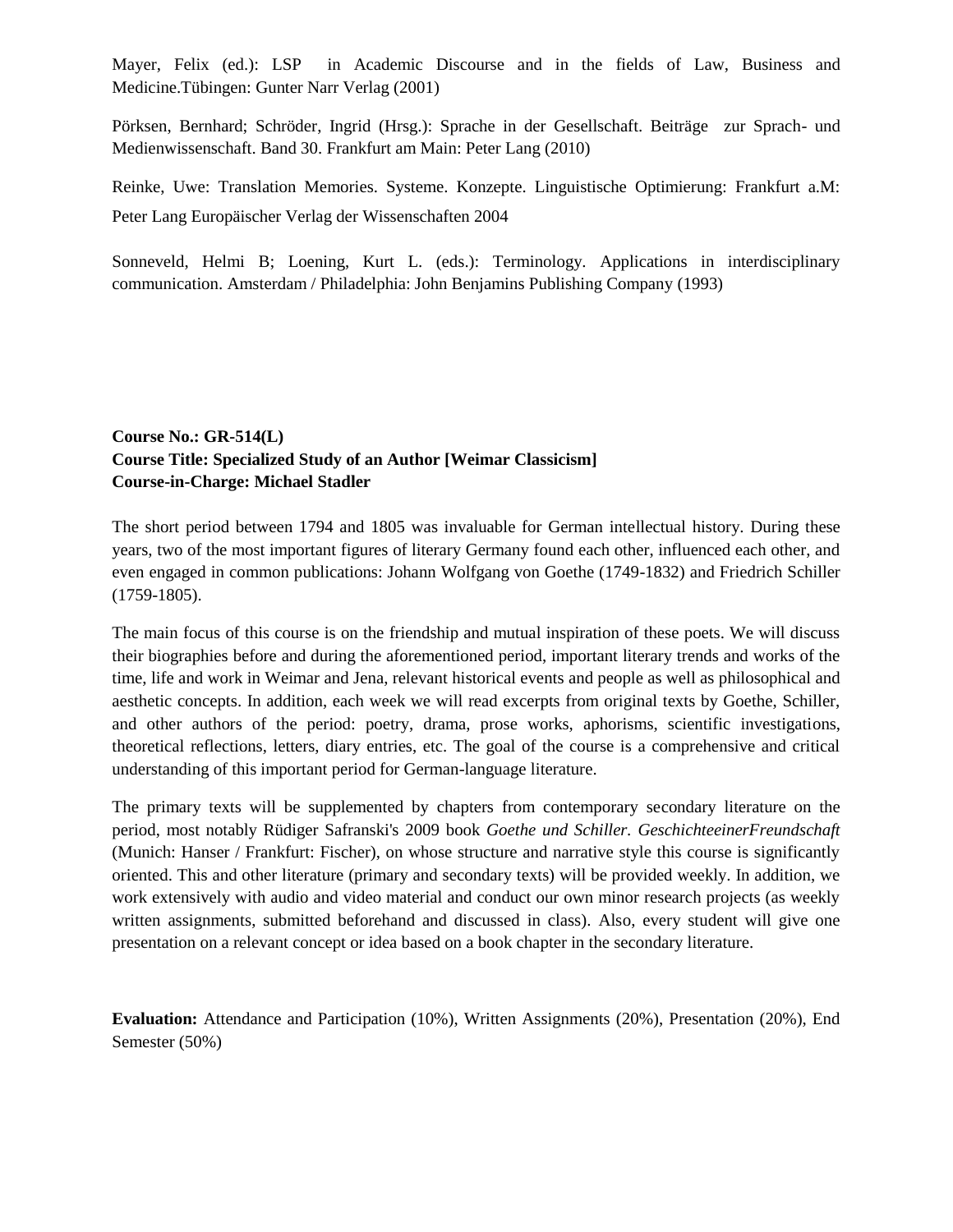| <b>Course No:</b>        | GR 515                                  |
|--------------------------|-----------------------------------------|
| <b>Course Title:</b>     | <b>Simultaneous Interpretation - II</b> |
| <b>Course Credits:</b>   |                                         |
| <b>Course Level:</b>     |                                         |
| <b>Course-in-Charge:</b> | Chitra Harshvardhan                     |

**Course Contents:** The course seeks to consolidate the varied skills and techniques required for simultaneous interpreting such as split attention, improvisation, shadowing, public speaking, articulation, voice modulation, which were introduced in the previous semester.

Students are expected to read daily and weekly newspapers in both English and German. They are also expected to read articles in academic journals, both print and online. Students would also be expected to present a speech of their own on an aspect of the areas under study, while other students interpret.

The focus will be on the following areas:

- War in Ukraine
- Automobile sector
- Health

Interpretation will be from German into English and also from English into German. Speeches will be taken from the Internet

Evaluation: Two ST (oral) 35% each + CE 30% in the form of home assignments covering language exercises and essays + presentation of a speech written by the student.

**End Semester Examination**: None

#### **Select Bibliography:**

Kapp, Volker (Hg),(1974) Übersetzer und Dolmetscher: Theoretische Grundlagen, Ausbildung, Berufspraxis, Heidelberg . Nolan, James, (2005), Interpretation: Techniques and Exercises, Clevedon. Jones, Roderick, (1998),Conference Interpreting Explained, Manchester. Seleskovitch, Danica, (1988), Der Konferenz Dolmetscher: Sprache und Kommunikation, [Aus dem Französischen von Inge Haas].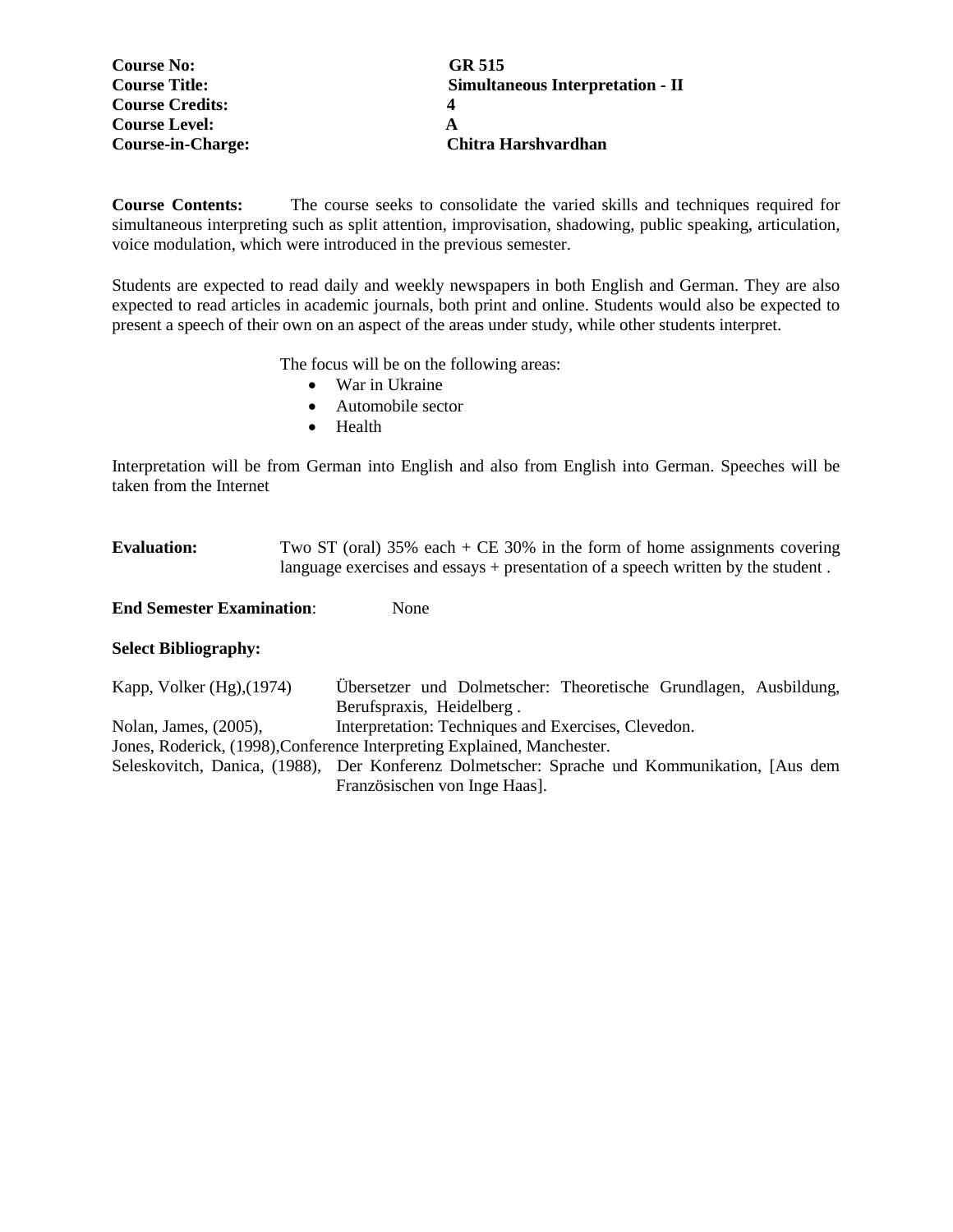# **Course No.: GR-524 Course Title: European Thought: From Idealism to Critical Theory Course-in-Charge: Michael Stadler**

This course is to be understood as an introduction both to Western philosophy and to philosophizing itself. This means that 'thought' and 'thinking' will interact and that we go beyond a mere analysis and reconstruction of given texts, ideas, problems, arguments, and contexts. The positions of important thinkers in European philosophy should thus not only be learned and understood but will themselves be critically questioned and placed in the light of the course participants' own world of thought. Only in this way can the central theme of modern European philosophy be fully explored: The autonomous and critical self, that is, the thinking I, the cogito.

Following our course book *Fragen der Philosophie. Erstbegegnungen* by Wieland Elfferding (Stuttgart: Reclam, 2016), we explore the following questions, among others: What is a philosopher? What does it mean to ask and answer philosophically? How do philosophical texts want to be read? Does materialism do away with philosophy or is it itself one? Is it possible to think strictly philosophically in politics? Does philosophy remain a 'handmaiden of theology'? Must we do the good or must we create good conditions? Does all truth lie in language? Which is preferable: philosophical criticism or consensus philosophy? Philosophizing after Auschwitz - has existentialism put an end to metaphysics? Can philosophy give courage? In addition to our own thinking, we will focus on philosophers such as Plato, Descartes, Kant, Hegel, Marx, Nietzsche, Arendt, Wittgenstein, Adorno, Habermas, Sartre, and Bloch as we discuss these questions.

Since this course is an intensive examination of the posed as well as other fundamental questions, active participation and willingness to discuss are of great importance. In addition to weekly written and submitted written assignments (questions on texts) and concentrated close reading of the primary literature, each student will give a 20-minute presentation and write a 10-page end semester assignment – all in German – on one of the topics discussed in the course.

Selection of SecondaryLiterature:

- Breitenstein, Peggy; Rohbeck, Johannes (Hrsg., 2011) *Philosophie. Geschichte - Disziplinen - Kompetenzen*. Stuttgart, Weimar: Metzler.
- Elfferding, Wieland (2016) *Fragen der Philosophie. Erstbegegnungen*. Stuttgart: Reclam.
- Helferich, Christoph (2012) *Geschichte der Philosophie*. Stuttgart, Weimar: J.B. Metzler.
- Pfister, Jonas (2006) *Philosophie. Ein Lehrbuch*. Stuttgart: Reclam.
- Pfister, Jonas (2011) *Klassische Texte der Philosophie. Ein Lesebuch*. Stuttgart: Reclam.
- Poller, Horst (2007) *Die Philosophen und ihre Kerngedanken. Ein geschichtlicher Überblick*. München: Olzog.
- Reisch, Heiko (2018) *Kleine Geschichte der Philosophie*. Wiesbaden: Springer.
- Weischedel, Wilhelm (1966) *Die philosophische Hintertreppe. 34 große Philosophen in Alltag und Denken*. München: dtv.

**Evaluation:** Attendance and Participation (10%), Written Assignments (20%), Presentation (20%), End Semester (50%)